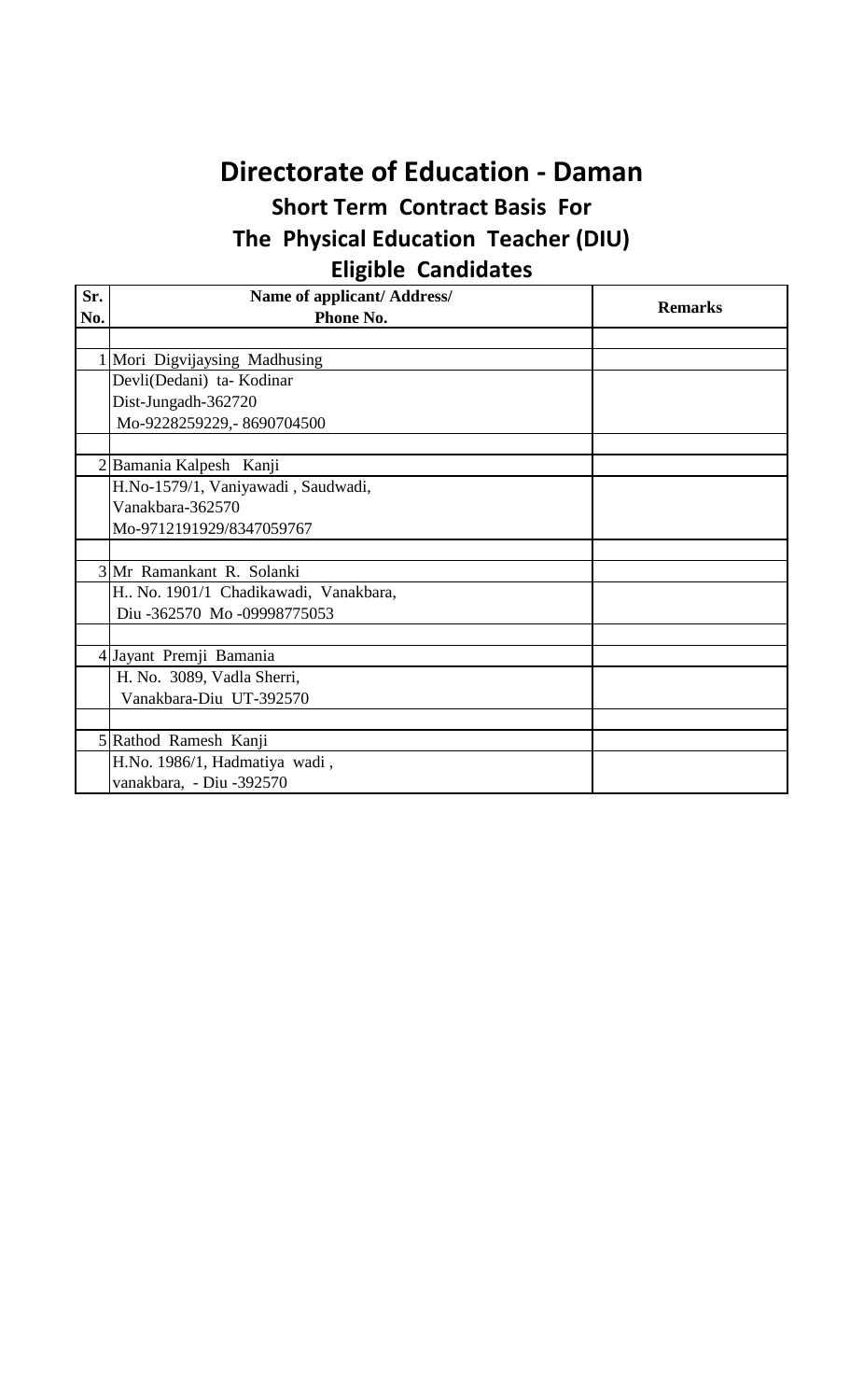## **Directorate of Education - Daman**

## **Short Term Contract Basis For The Physical Education Teacher (DIU) Non - Eligible Candidates**

| Sanny B. Rathod                      |                                  |
|--------------------------------------|----------------------------------|
| 25, Gayatri Sco. B/4,                | Over Age                         |
| Saha. H.D. High School Diu,          |                                  |
| Dalwada Rd.,                         |                                  |
| Una-362560 Mo-9898012724             |                                  |
|                                      |                                  |
| 2 Mrs. Manisha Ramankant Solanki     |                                  |
| H.No. 1901/1, Chadikawadi,           | Over Age                         |
| vanakbara Diu -362570 Mo- 9998775053 |                                  |
|                                      |                                  |
| 3 Solanki Yasvanti Raja              |                                  |
| H.No. 1901/1, Chadikawadi,           | <b>Over Age</b>                  |
| vanakbara Diu-362570 Mo- 9925605137  |                                  |
|                                      |                                  |
| 4 Bamania Ilyash Ibahim              |                                  |
| H.No. 322, Jumaramni Sheri,          | Over Age                         |
| Choro Mithabawano, ghoghla-362540    |                                  |
|                                      |                                  |
| 5 Bambhaniya Lalitkumar Ranchhodbhai |                                  |
| Kendria Vidyalaya- Diu (Fudam)       | Over Age                         |
| 02875-253348- Pin 362520             |                                  |
| Mo-9714335354                        |                                  |
|                                      |                                  |
| 6 Nileshkumar K. Solanki             |                                  |
| Shiv Shakti krupa, H. No. 447/3      | Not B. Ped / Not 4 year          |
| <b>Bhagat Street</b>                 |                                  |
| At. Po. Ghoghla -Diu UT. -0392540    | <b>Integrated Course (B.P.E)</b> |
| Mo-9924877046/9033101952             |                                  |